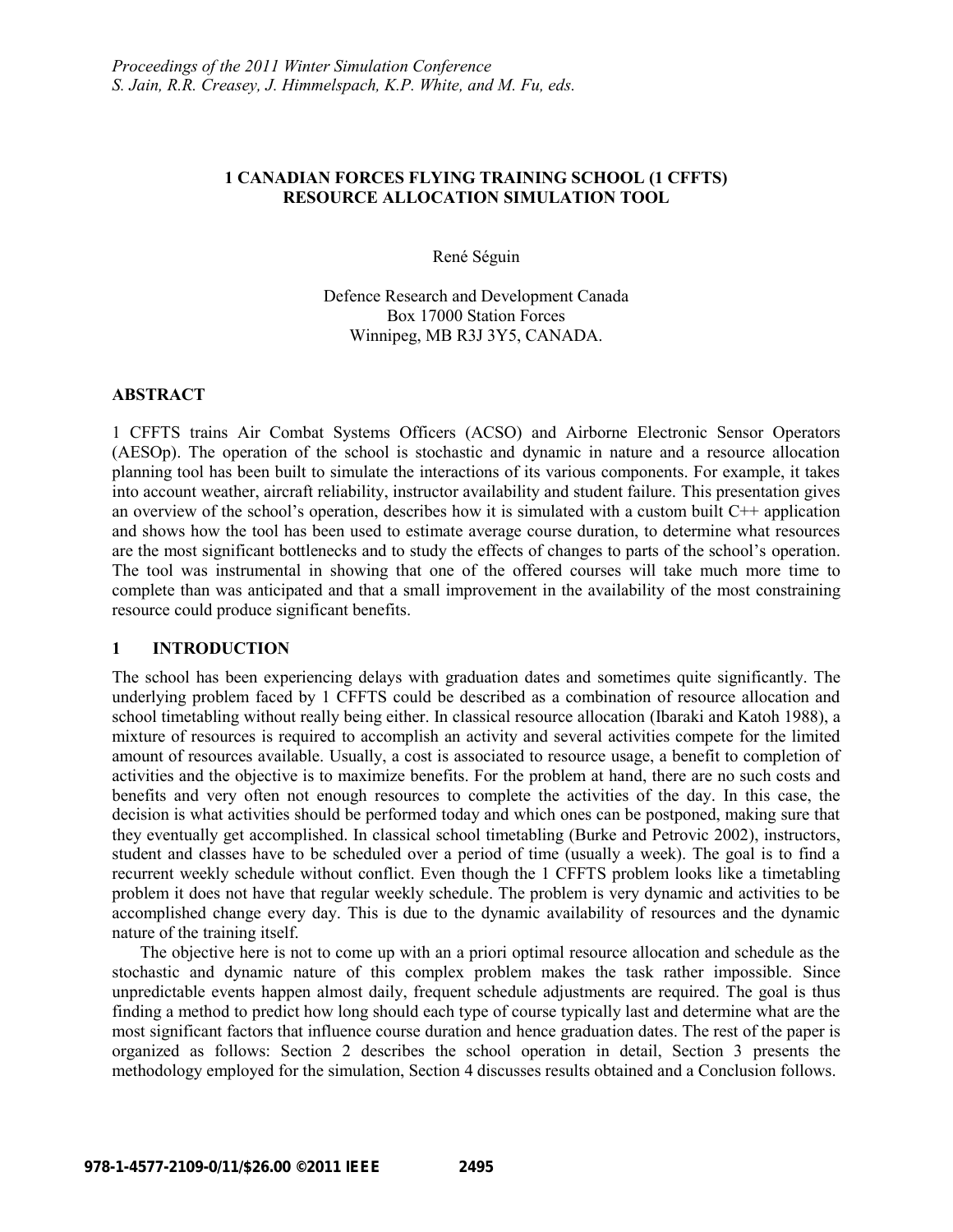|                                                                                                                                                                                                                                                                                                                                                                                                                                                                                                                                                                                                                                                                                                                                                                                                                                                                                                                                                                                                                                                             | Form Approved<br>OMB No. 0704-0188                                                                                                                        |                                                                       |                                                    |                            |                                                     |  |  |
|-------------------------------------------------------------------------------------------------------------------------------------------------------------------------------------------------------------------------------------------------------------------------------------------------------------------------------------------------------------------------------------------------------------------------------------------------------------------------------------------------------------------------------------------------------------------------------------------------------------------------------------------------------------------------------------------------------------------------------------------------------------------------------------------------------------------------------------------------------------------------------------------------------------------------------------------------------------------------------------------------------------------------------------------------------------|-----------------------------------------------------------------------------------------------------------------------------------------------------------|-----------------------------------------------------------------------|----------------------------------------------------|----------------------------|-----------------------------------------------------|--|--|
| Public reporting burden for the collection of information is estimated to average 1 hour per response, including the time for reviewing instructions, searching existing data sources, gathering and<br>maintaining the data needed, and completing and reviewing the collection of information. Send comments regarding this burden estimate or any other aspect of this collection of information,<br>including suggestions for reducing this burden, to Washington Headquarters Services, Directorate for Information Operations and Reports, 1215 Jefferson Davis Highway, Suite 1204, Arlington<br>VA 22202-4302. Respondents should be aware that notwithstanding any other provision of law, no person shall be subject to a penalty for failing to comply with a collection of information if it<br>does not display a currently valid OMB control number.                                                                                                                                                                                          |                                                                                                                                                           |                                                                       |                                                    |                            |                                                     |  |  |
| 1. REPORT DATE<br><b>DEC 2011</b>                                                                                                                                                                                                                                                                                                                                                                                                                                                                                                                                                                                                                                                                                                                                                                                                                                                                                                                                                                                                                           | 2. REPORT TYPE                                                                                                                                            |                                                                       |                                                    |                            | <b>3. DATES COVERED</b><br>00-00-2011 to 00-00-2011 |  |  |
| <b>4. TITLE AND SUBTITLE</b>                                                                                                                                                                                                                                                                                                                                                                                                                                                                                                                                                                                                                                                                                                                                                                                                                                                                                                                                                                                                                                |                                                                                                                                                           |                                                                       | 5a. CONTRACT NUMBER                                |                            |                                                     |  |  |
|                                                                                                                                                                                                                                                                                                                                                                                                                                                                                                                                                                                                                                                                                                                                                                                                                                                                                                                                                                                                                                                             |                                                                                                                                                           | 1 Canadian Forces Flying Training School (1 CFTS) Resource Allocation |                                                    | 5b. GRANT NUMBER           |                                                     |  |  |
| <b>Simulation Tool</b>                                                                                                                                                                                                                                                                                                                                                                                                                                                                                                                                                                                                                                                                                                                                                                                                                                                                                                                                                                                                                                      |                                                                                                                                                           |                                                                       |                                                    | 5c. PROGRAM ELEMENT NUMBER |                                                     |  |  |
| 6. AUTHOR(S)                                                                                                                                                                                                                                                                                                                                                                                                                                                                                                                                                                                                                                                                                                                                                                                                                                                                                                                                                                                                                                                |                                                                                                                                                           |                                                                       |                                                    | 5d. PROJECT NUMBER         |                                                     |  |  |
|                                                                                                                                                                                                                                                                                                                                                                                                                                                                                                                                                                                                                                                                                                                                                                                                                                                                                                                                                                                                                                                             |                                                                                                                                                           |                                                                       |                                                    | 5e. TASK NUMBER            |                                                     |  |  |
|                                                                                                                                                                                                                                                                                                                                                                                                                                                                                                                                                                                                                                                                                                                                                                                                                                                                                                                                                                                                                                                             |                                                                                                                                                           |                                                                       |                                                    | 5f. WORK UNIT NUMBER       |                                                     |  |  |
|                                                                                                                                                                                                                                                                                                                                                                                                                                                                                                                                                                                                                                                                                                                                                                                                                                                                                                                                                                                                                                                             | 7. PERFORMING ORGANIZATION NAME(S) AND ADDRESS(ES)<br>Defence Research and Development Canada, Box 17000 Station<br>Forces, Winnipeg, MB R3J 3Y5, Canada, |                                                                       | 8. PERFORMING ORGANIZATION<br><b>REPORT NUMBER</b> |                            |                                                     |  |  |
|                                                                                                                                                                                                                                                                                                                                                                                                                                                                                                                                                                                                                                                                                                                                                                                                                                                                                                                                                                                                                                                             | 9. SPONSORING/MONITORING AGENCY NAME(S) AND ADDRESS(ES)                                                                                                   |                                                                       | 10. SPONSOR/MONITOR'S ACRONYM(S)                   |                            |                                                     |  |  |
|                                                                                                                                                                                                                                                                                                                                                                                                                                                                                                                                                                                                                                                                                                                                                                                                                                                                                                                                                                                                                                                             |                                                                                                                                                           |                                                                       | 11. SPONSOR/MONITOR'S REPORT<br>NUMBER(S)          |                            |                                                     |  |  |
| 12. DISTRIBUTION/AVAILABILITY STATEMENT                                                                                                                                                                                                                                                                                                                                                                                                                                                                                                                                                                                                                                                                                                                                                                                                                                                                                                                                                                                                                     | Approved for public release; distribution unlimited                                                                                                       |                                                                       |                                                    |                            |                                                     |  |  |
| 13. SUPPLEMENTARY NOTES<br>Proceedings of the 2011 Winter Simulation Conference, 11-14 Dec, Phoenix, AZ                                                                                                                                                                                                                                                                                                                                                                                                                                                                                                                                                                                                                                                                                                                                                                                                                                                                                                                                                     |                                                                                                                                                           |                                                                       |                                                    |                            |                                                     |  |  |
| 14. ABSTRACT<br>1 CFFTS trains Air Combat Systems Officers (ACSO) and Airborne Electronic Sensor Operators<br>(AESOp). The operation of the school is stochastic and dynamic in nature and a resource allocation<br>planning tool has been built to simulate the interactions of its various components. For example, it takes<br>into account weather, aircraft reliability, instructor availability and student failure. This presentation gives<br>an overview of the school?s operation, describes how it is simulated with a custom built $C_{++}$ application<br>and shows how the tool has been used to estimate average course duration, to determine what resources are<br>the most significant bottlenecks and to study the effects of changes to parts of the school?s operation. The<br>tool was instrumental in showing that one of the offered courses will take much more time to complete than<br>was anticipated and that a small improvement in the availability of the most constraining resource could<br>produce significant benefits. |                                                                                                                                                           |                                                                       |                                                    |                            |                                                     |  |  |
| <b>15. SUBJECT TERMS</b>                                                                                                                                                                                                                                                                                                                                                                                                                                                                                                                                                                                                                                                                                                                                                                                                                                                                                                                                                                                                                                    |                                                                                                                                                           |                                                                       |                                                    |                            |                                                     |  |  |
| 16. SECURITY CLASSIFICATION OF:                                                                                                                                                                                                                                                                                                                                                                                                                                                                                                                                                                                                                                                                                                                                                                                                                                                                                                                                                                                                                             | 17. LIMITATION OF<br><b>ABSTRACT</b>                                                                                                                      | 18. NUMBER<br>OF PAGES                                                | 19a. NAME OF<br><b>RESPONSIBLE PERSON</b>          |                            |                                                     |  |  |
| b. ABSTRACT<br>c. THIS PAGE<br>a. REPORT<br>Same as<br>unclassified<br>unclassified<br>unclassified<br><b>Report (SAR)</b>                                                                                                                                                                                                                                                                                                                                                                                                                                                                                                                                                                                                                                                                                                                                                                                                                                                                                                                                  |                                                                                                                                                           |                                                                       |                                                    | 12                         |                                                     |  |  |

**Standard Form 298 (Rev. 8-98)**<br>Prescribed by ANSI Std Z39-18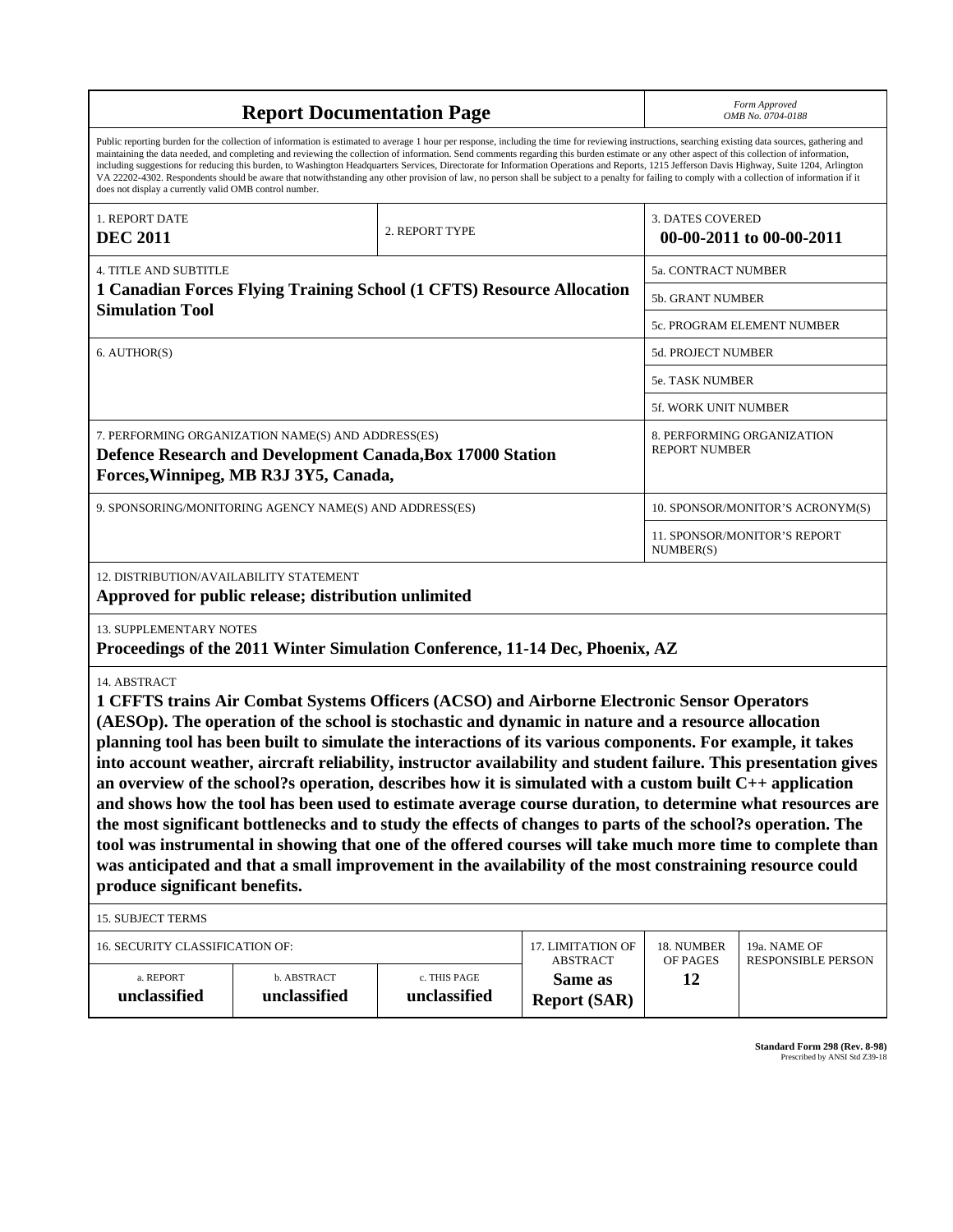# **2 SCHOOL OPERATION**

## **2.1 Resources**

The school uses the following resources: different types of instructors, simulators, aircraft, and flight crews. All resources have a maximum number of hours they can be used each day. However, several of the resources have random availability (for example, aircraft breakdown or instructors get sick) and are not always fully available. Some resources may also be unavailable due to planned events (for example, scheduled maintenance on aircraft (A/C) or instructors' vacation). Furthermore, weather can prevent the completion of an activity, delaying several other activities.

At 1 CFFTS there are three types of instructors: ACSO, AESOp and meteorology (MET) instructors. The instructors' availability depends on several factors. First, as military personnel are posted to other assignments or locations on a regular basis (every three to four years), a portion of the instructors at the school have to be replaced every year as they are posted out and personnel getting transferred in require a certain amount of (re-) training. Second, Air Force personnel are frequently required to attend specialized training courses, perform proficiency and secondary tasks, attend professional development activities, and the like. These activities are of various length and spread over the year; they reduce the instructors' availability for teaching. Third, instructors may occasionally be sick. Fourth, instructors may be on leave (all personnel have a certain amount of leave granted and some personnel may be guaranteed a certain amount of leave in the Summer time). Last, instructors may become unavailable for extended periods of time; for example, maternity leave or prolonged sick leave.

The aircraft are mainly used by 1 CFFTS during daylight hours and, typically, more flights per day are flown during the summer as days are longer. Aircraft breakdowns render the aircraft unavailable for various periods of time. Aircraft may also become unavailable for extended periods of time due to periodic maintenance.

### **2.2 Teaching Activities**

Activities are lessons that students attend; at 1 CFFTS, lessons consist of standard classroom lessons, simulator sessions or flights. Several of the activities require preparation for the instructor. This extra activity is usually done one day before. A complete series of specific activities form a course flow and 1 CFFTS teaches five different courses. An instance of a course is called a serial and usually more than one serial of each course is being taught at the school simultaneously, each being at a different stage of completion.

For each different course, there is a standard curriculum that consists of a series of daily activities to be performed in chronological order. Depending on the activity, the resources' requirements are quite different. For classroom instruction or exams, only instructors are required. Note that in some cases more than one instructor may be required. For simulator sessions, there is usually one simulator per student and one instructor for two students. For a flight mission, a number of instructors, a flight crew and one or more aircraft are required. Depending on the mission, the number of each required resource varies. Furthermore, flight missions have varying weather requirements (see Section 2.3). Usually, only one type of activity is performed daily but on some days classroom instruction may be combined with another type of activity.

For some courses, in the early part of the curriculum, the students leave the school to take part in an off-campus two-week course where no resources from the school are used. In addition, for some courses, once or twice in the course of the curriculum, students take part in a trip that is part of the training. The whole class leaves for a few days with a group of instructors using the school's aircraft. On the longer trips, the aircraft may not have to stay with the class for the whole trip and can be flown back to be used for other school activities.

Some activities where students' progress is evaluated have a failure rate. If a student fails an activity, remedial actions have to be completed. This implies that special activities are dynamically added to the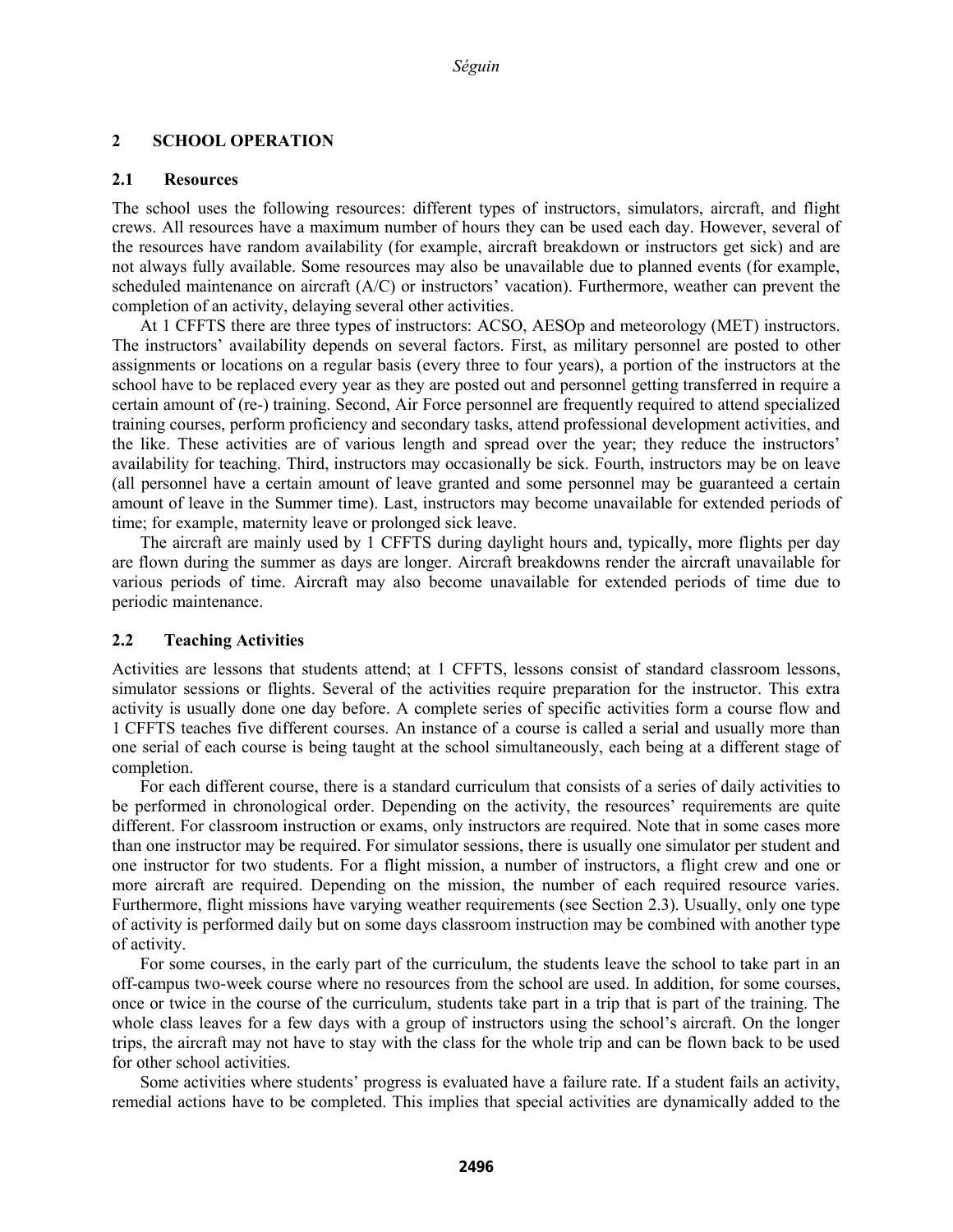scheduled curriculum. Note that the whole class is delayed as students have to progress as a whole rather than individually. Students can also get sick and, again, the class has to wait for the return of the sick student.

If students are in the practical part of their course, they are allowed a refresher activity in the simulator if they have not been in it or if they have not been flying for more than 10 calendar days. This usually happens after student summer leave and Christmas or when resources become limited and cause long delays. In this case a simulator activity is dynamically added to the course flow for the whole class.

For each course there is a general attrition rate: for example, 25% of the students fail the course or have to drop out for some reason. Historically, students attrite from courses at different sections of the curriculum with varying probabilities. For example, a large percentage of the attrition may happen at the first set of check rides ("marked" flight missions) of a course flow.

## **2.3 Weather**

Depending on the specific mission, different weather requirements will be defined. For any flight, takeoff (TO) conditions are mandatory, then a combination of instrument flight rules (IFR) and/or visual flight rules (VFR) requirements is also defined. The different weather conditions are defined using various values for elements such as temperature, visibility, ceiling, etc.

As each specific mission does not have to be flown in a precise location but rather in a general area and due to the extent of the area covered by the school's flight missions, the weather must be examined at multiple locations to determine if the mission can be flown.

## **2.4 School stand-downs**

There is no instructional activity at the school for two weeks at Christmas time, during sports days in the summer or when there is a graduation ceremony. There is not necessarily a graduation ceremony every time a serial is completed; if another one finishes just a couple of weeks later, the first one will wait and they will both have their graduation ceremony the same day. As the school loses a day of teaching when there is a graduation ceremony, combining ceremonies is beneficial. Certain long serials are also granted leave for two weeks during the summer.

# **3 METHODOLOGY**

As explained earlier, the objective of this study is not to come up with an a priori optimal resource allocation and schedule but rather finding a method to predict how long should each type of course typically last and to determine what are the most significant factors that influence course duration and thus graduation dates. Due to the stochastic and dynamic nature of the underlying resource allocation and scheduling problems, a simulation approach has been adopted. A custom built C<sup>++</sup> simulation software tool with a Visual Basic GUI has been developed. Similar work has been done previously for the NATO Flight Training in Canada program (Caron 2005). However, the two training programs are so different that new algorithms and a new simulation tool had to be built.

The tool simulates the activity of the school every day for several years. It simulates weather, aircraft breakdowns, instructor sickness, leave and posting, student sickness, student failures as well as take into account planned resource shortages or surges. Each day, decisions are made as to which serials get scheduled and which ones get delayed. To ensure that each activity eventually gets scheduled, a priority is assigned to each serial and, as delays are incurred, priority increases. A list of serials, sorted by priority is thus kept, and resources are allocated to each serial in a greedy manner: each day, the serial with the highest priority takes as many resources as it needs until it is either satisfied or a resource runs out. If a serial is satisfied then the serial with the next highest priority does the same. If a serial cannot be satisfied, all resources it took are released and it waits idly until the next day (its priority increasing). Then, the next serial in the priority list tries to take resources. This goes on until all active serials for the day have been either scheduled or wait idly. Then, the process is repeated the next day and so on.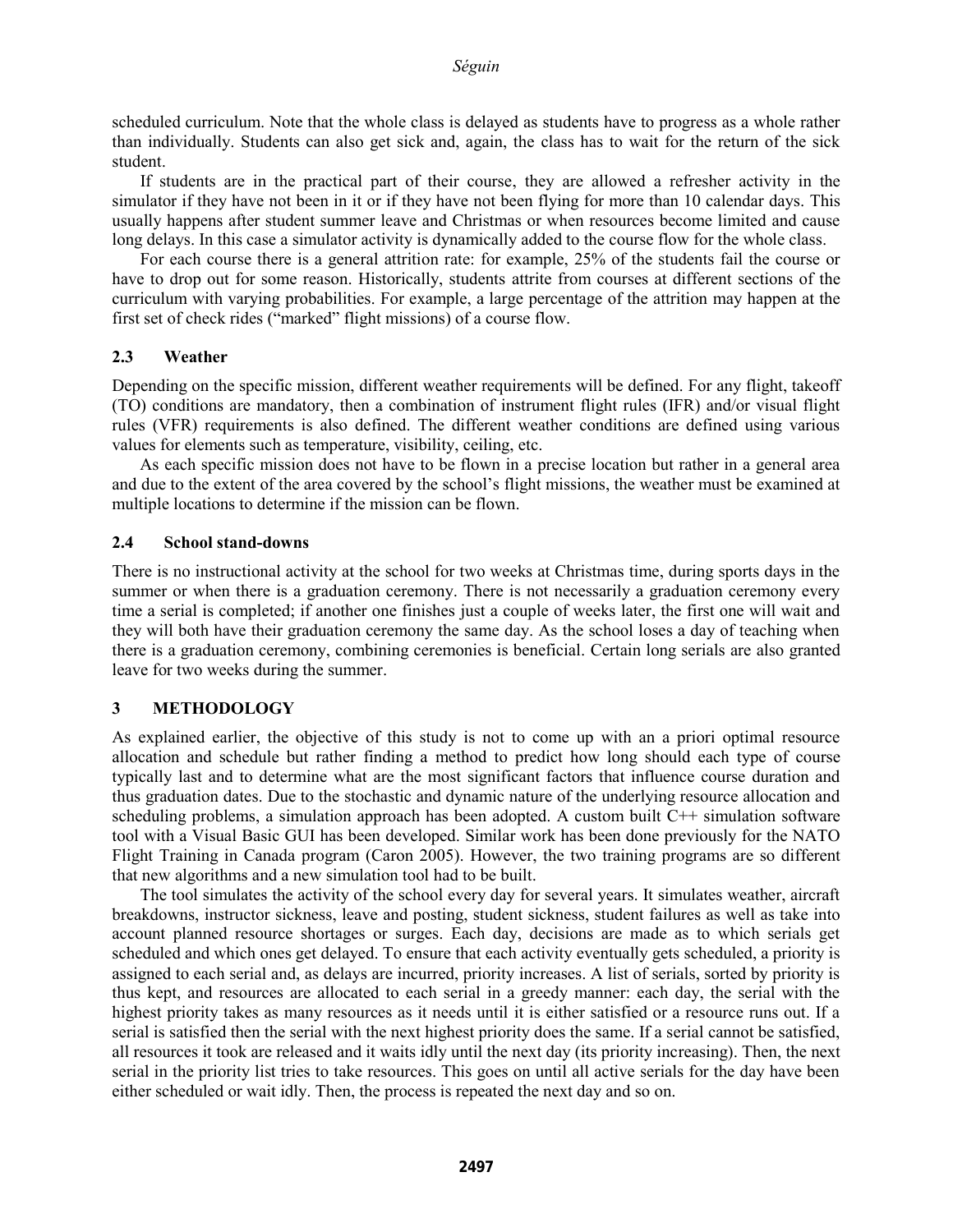# **3.1 Algorithm**

From a high level perspective, the model uses the algorithm shown in pseudo code in Figure 1 to solve this specific version of the resource allocation problem. First, sort the serials by dates, the earliest start date first. Then, for each day, make all resource changes necessary (posting, planned shortages, illness, etc) and, for each active serial (that has no sick students) in succession, and in priority order, try to claim all resources required and verify the weather requirements if the serial involves flying. If the daily activities of the serial can be at least partially satisfied (see Section 3.2.3), put the serial on the schedule for today. If any student fails an activity on that serial, add the appropriate remedial activities to the serial course flow. If the serial could not be scheduled today, release all resources that it claimed and make this serial wait idly until tomorrow. If there are sufficient resources available to do the preparation work for the serial's next activities, claim the resources. Otherwise, delay the serial preparation and complete it the next day.

```
sort all serials by date
for each run:
     apply any planned resource losses that started before the period of interest
     calculate student attrition
     for each working day in the period of interest:
         apply posting if required
         apply any planned resource losses that start today
         determine how many instructors are available:
             end yesterday's instructor random losses (sick, away)
             calculate how many are away (leave, training, professional
                 development, secondary duties)
         apply student illness
         apply daylight hours for A/C if required
         apply random resource losses (instructors' illness and A/C breakdown)
         sort all serials by priority
         for each serial s:
             if (s is active and has no sick students):
                 s claims resources until s is satisfied or there are no more
                     resources available to claim
             if (s involves flying):
                 verify weather
             if (s is at least partially satisfied):
                 schedule s for its current mission
                 if (any student failed)
                     add remedial activities in the course flow
             else:
                 s releases all resources it took
                 s waits idly until the next day
             try to do the preparation work for next day
             graduate serials when complete
         release resources
         apply student attrition
         end any planned resource losses that end today
     end any planned resource losses that could still be in effect
     reset resources
     sort all serials by date
```
Figure 1: Resource Allocation Algorithm Pseudo Code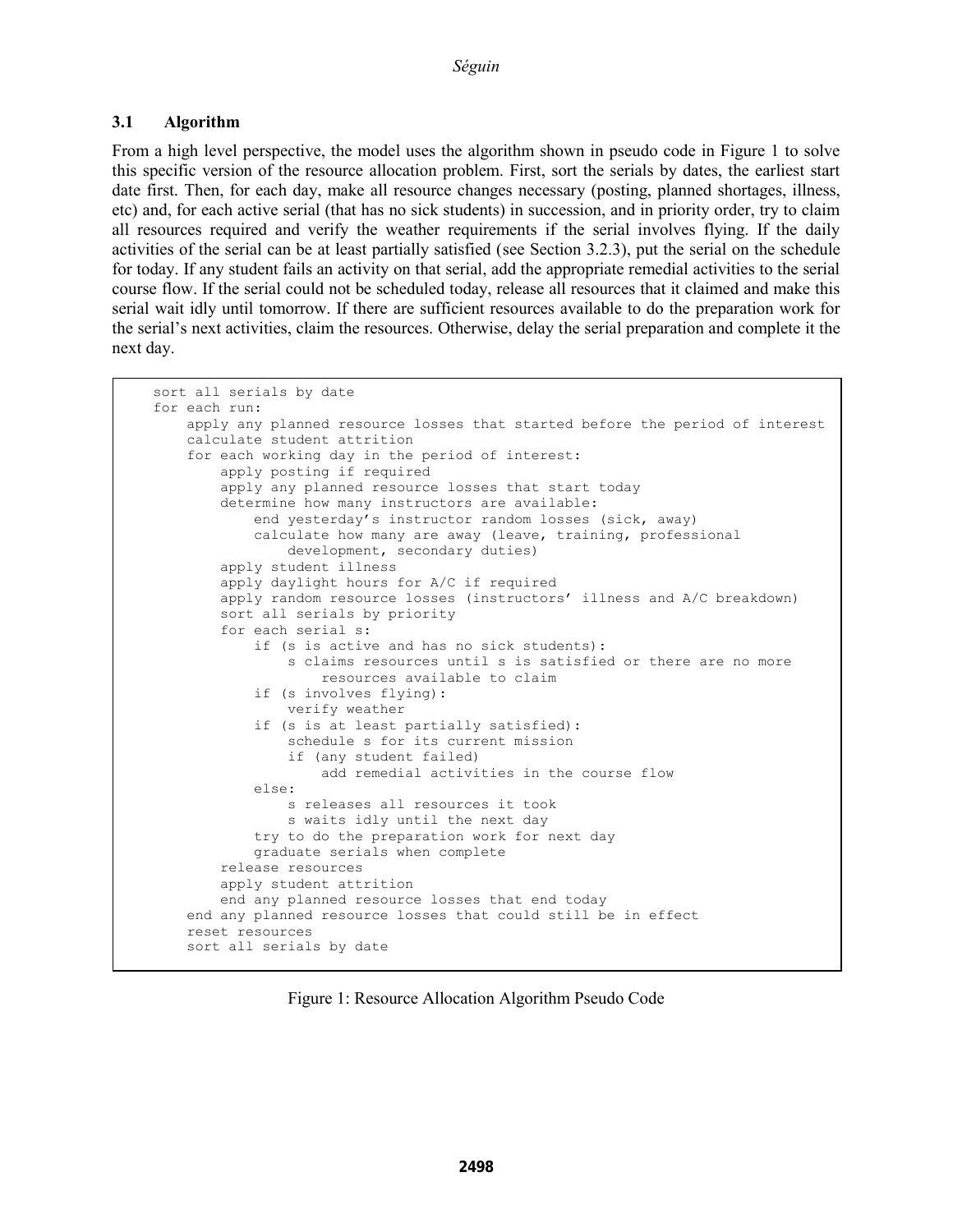# **3.2 Implementation Details**

# **3.2.1 Serial Priority Sorting**

The basic sorting works as follows: the first criterion sorts the serials by the fewest sick students. Note that serials with sick students are not scheduled for any activity and are thus always pushed to the end of the sorted list. The routine then checks if a serial has only partially finished its most recent mission. If not, then it finds the serial that has waited idly the longest, then which one has the fewest activities until graduation (but only if both compared serials are from the same type of course), and finally it selects the serial with the earliest start date. On top of these criteria, course priority may be used to bias resource allocation toward a certain course. These course criteria are added in the sorting algorithm in various places depending on the behavior that is sought.

# **3.2.2 Daily Sorties Scheduling**

As only a few planes are available and several sorties may need to be scheduled on a specific day, the model requires an algorithm to allocate the available flying hours to the sorties. However, to respect the priorities, the main algorithm assigns resources to one serial at a time. Sorties are thus also assigned one serial at a time. For each such serial, verifications need to be made first to ensure that enough resources are available to complete the individual sorties required. A sortie cannot be split between two aircraft and the remaining hours of several flight crews and/or instructors cannot be combined to obtain a complete flight crew and instructor compliment. A sortie will always be assigned to the plane that has the least flying hours left for the day but still enough for the sortie. A more complex bin packing (Garey and Johnson 1979) optimization algorithm that would take into account serial priorities and other constraints could theoretically be designed, but as the number of planes involved and the number of flight lengths are low, the number of possible combinations are quite small. Since such an algorithm would rarely produce improvements, the payoff would be small in comparison with the added complexity of the tool.

# **3.2.3 Partial Completion of Activities**

Although there may not be enough resources available to accomplish all the planned flights of a serial on a specific day, resources may be sufficient to accomplish at least one flight. In that case, the activity will be partially accomplished and continued the next day. To ensure that a partially finished activity is completed as soon as possible, the sorting algorithm gives absolute priority to partially completed activities.

# **3.2.4 Instructors**

The tool simulates the posting of instructors by removing one instructor per week during posting season, starting on the first posting week and continuing until the required number of instructors has been posted. At the start of the simulation, the tool pre-calculates a probability of not being available for teaching duties. This includes leave, training, professional development, secondary duties, etc. Note that during the posting season and summer period, as the number of available instructors is significantly reduced, the simulation limits training or professional development leave. Furthermore, in the period while newly posted instructors are in training, only a certain percentage of instructors are allowed to participate to nonteaching activities. Finally, to prevent unrealistic situations, the simulation will cap the number of instructors that are on leave or on non-teaching activities concurrently. The number of instructors on sick leave on a given day follows a Binomial distribution with parameters *n* and *p* where *n* is the number of instructors and *p* the probability of each instructor being sick on a given day.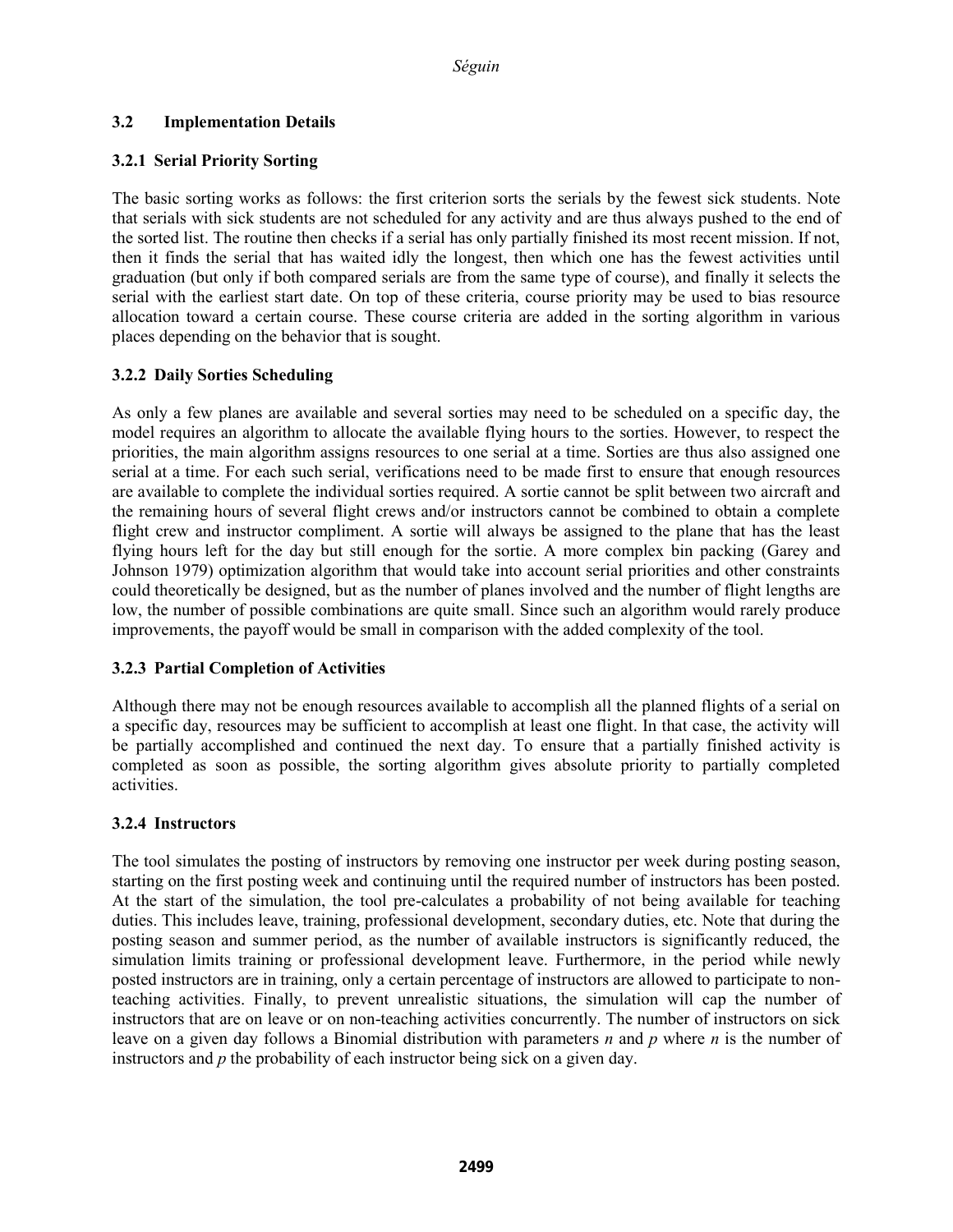# **3.2.5 Aircraft**

The aircraft may be used for a fixed number of hours each day or they can be used during daylight hours. This allows more flights during the summer as days are longer and fewer in winter. As aircraft are prone to breakdowns, a list of repairs that may need to be performed on aircraft is used. The list specifies the number of hours needed for the repair and the probability of the associated breakdown occurring for each aircraft everyday. Repairs can last more than a day.

# **3.2.6 Away Trips**

Special considerations need to be given to the away trips that happen once or twice during a course where the whole class leaves with one of the aircraft. For these periods the aircraft and its crew need to be reserved with exclusive usage. If the trip is long and the aircraft is not required for the whole stay, the tool allows for the aircraft to return to the school to be used for other tasks but priority is given back to the trip as soon as the aircraft is needed.

# **3.2.7 Remedial Activities**

When a student fails, he/she has to go through to some remedial activities. In practice, the precise remedial activities needed depend on the severity of the failure, how often the student has failed an activity before, which course is being followed, how far along the student is and the type of mission that was failed. The complexity of this process is far too great to be replicated closely by the simulation tool. However, as one is interested by the delays caused by the failures rather than the precise paths followed by individual students, it is possible to simulate the remedial delays.

The frequency of two, three and four day delays vary depending on the factors mentioned above but certain rules can generally be applied supplemented by some randomization. The following activities may be used in remedial: 1) assessment of the student's situation and classroom instruction, 2) a remedial simulation activity, 3) a remedial flight activity if the failed activity was a flight mission and, 4) the original failed activity (simulation or flight). Any of these will add a one day delay to the course duration and each will obviously require the appropriate resource.

# **3.2.8 Weather**

Flying missions are affected by weather and delays are regularly incurred due to adverse weather conditions. To be able to account for these delays the tool needs to be able to realistically simulate the weather effects.

Currently, there are three different sets of weather requirements used by the school. Flight missions in Set 1 are flown at low level (1000 feet above ground level (AGL)) and require VFR conditions in the vicinity of Lake Manitoba and Lake Winnipeg, in a region of about 30,000km<sup>2</sup>. Missions in Set 2 are flown at medium altitude (20,000 feet AGL) and require IFR conditions on a return trip from Winnipeg to a destination 500km away either to the West, the Northwest or the Northeast. Missions in Set 3 are flown at various altitudes (between 1000 and 12,000 feet AGL) and require VFR conditions at destination but transit to the destination only requires IFR conditions. The destination is usually at least 200km away and can be as far as 500km from Winnipeg. It can be in any direction that does not involve crossing the American border. Favorable conditions in only one of these destinations are sufficient. Obviously, takeoff and landing conditions must always be available in Winnipeg, MB where the school is located.

The tool looks at the weather the day of the flight and decides if the mission can be flown or not using historical weather data. To decide if a weather requirement is met for a specific mission, average monthly weather condition probabilities are used. Determining if a specific condition is met at a specific location is not difficult but determining if the weather conditions described in the three weather requirement sets used by the school is a harder task. These sets are constituted of location-condition pairs and the pairs are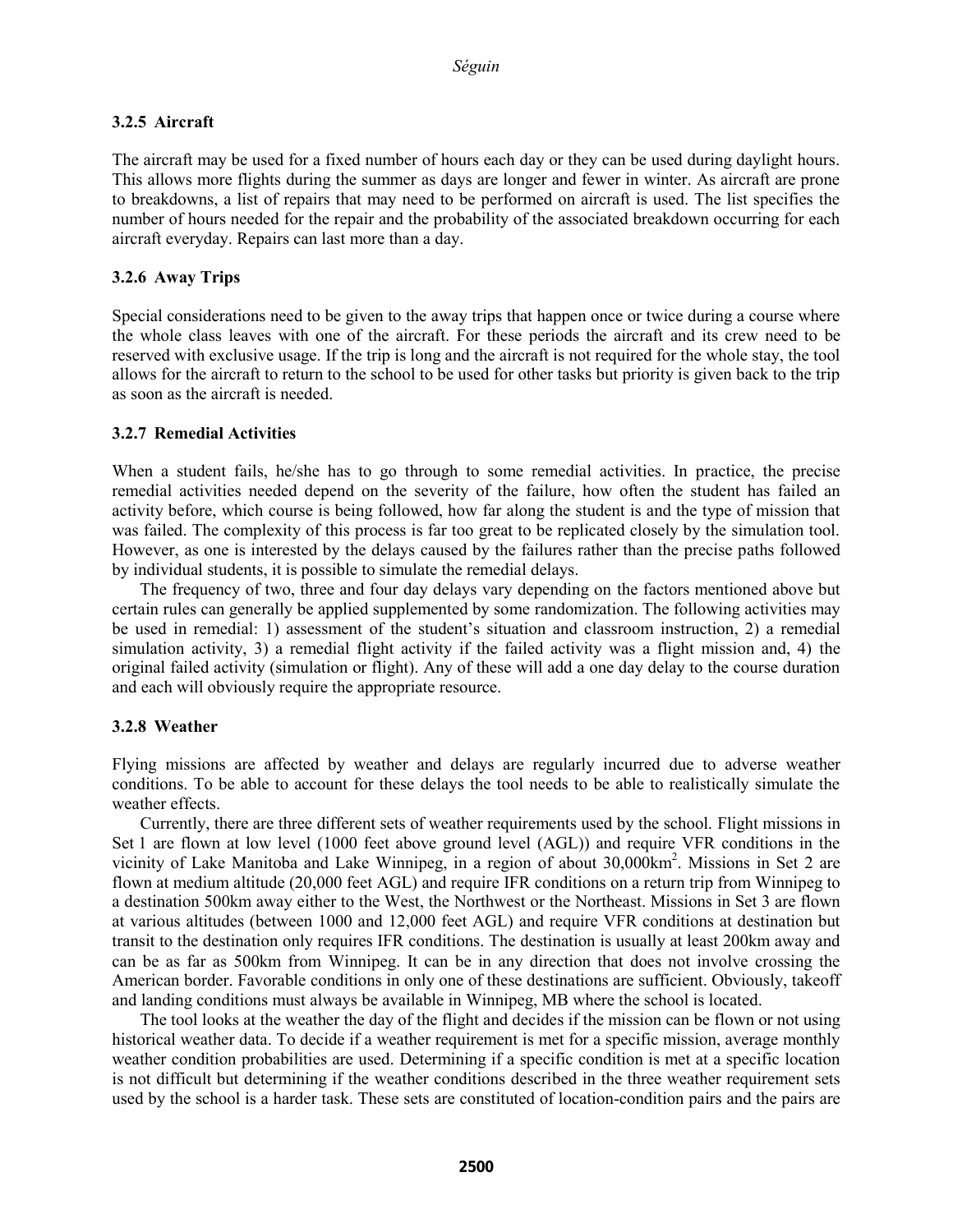organized in complex Boolean clauses and are not always independent. Whether the locations used for a mission are geographically close or not, one has to consider the probability that these locations may be under the influence of the same weather system. If so, then the weather probabilities at these locations cannot be considered independent.

The following equations are used to evaluate the probability of each requirement set being satisfied:

$$
P(Set\ 1) = P(Pair\ A) \times min\{P(Pair\ B), P(Pair\ C), P(Pair\ D), P(Pair\ E)\},
$$
  
\n
$$
P(Set\ 2) = P(Pair\ A) \times (1 - \{[1 - P(Pair\ F)] \times [1 - P(Pair\ G)] \times [1 - P(Pair\ H)]\})
$$
and  
\n
$$
P(Set\ 3) = P(Pair\ A) \times (1 - [(1 - P(Pair\ I)] \times [1 - max\{P(Pair\ J), P(Pair\ K)\}] \times [1 - max\{P(Pair\ L), P(Pair\ M), P(Pair\ N)\}])
$$

where the terms in the clauses have the following high level interpretations:

- Pair A represents takeoff conditions at the school airfield,
- Pairs B to E represent VFR conditions in geographically close locations,
- Pairs F to H represent IFR conditions in geographically distant locations, and
- Pairs I to N represent VFR conditions in a mixture of geographically close and distant locations (for example, Pair I is distant from all other pairs but Pairs L to N are close to one another).

#### **4 ANALYSIS RESULTS**

To ensure that all potential interactions between the serials are experienced, the tool is fed with a few years' worth of serials of each course type. It is fed data from mid 2005 to the end of 2015. Older serials are used to seed the simulator, as meaningful course length and graduation dates can only be obtained once a realistic set of serials are simultaneously being offered. The historical portion of the data can also be used to validate the simulation tool as observed graduation dates are known. Furthermore, since factors such as resource availability are stochastic, 100 runs are done to obtain average behavior.

Table 1 provides information about each of the different courses. Typically, a course syllabus has a planned number of instruction days as shown in the second column of the table. For each course, a certain number of serials are scheduled every year as shown in the third column. The school is currently in the middle of a program overhaul as both occupations are being significantly changed. The BANC and BAC course flows are being replaced by the ACSO, BAQC and IAQC course flows and the SANC was offered until 2009 but is not for the time being. The FIC course flows are for the new instructors. A few scenarios will be tested to measure the impact on course duration and resource bottlenecks. The school is mainly interested in the scenarios with varying number of ACSO, BAQC and IAQC serials per year. The variation in BANC, BAC and SANC are historical fluctuations.

Figure 2 shows course duration for the 11 BAC serials. The average durations obtained with the tool (shown with triangles) generally track the observed durations (shown with diamonds). The error bars are for the  $5<sup>th</sup>$  and  $95<sup>th</sup>$  percentiles. There are instances where the two curves diverge significantly. These are explained by temporary changes in resource availability or the school's operational procedures. For example, the last BAC serial that was actually run was a trial experiment; it was a combination of two different courses which was in the end much longer than a normal BAC course. As the objective of the simulation tool is not to replicate exactly every event that was observed but rather determine average future course duration and most significant bottlenecks, that specific one of a kind course flow was not created. Note that this figure is typical of the performance for all course flow types.

The next set of results provides information on the causes of serial delays for the scenario where five ACSO and four AESOp courses are offered per year. The results are similar for the other scenarios. Table 2 shows the number of times delays were caused by insufficient resources or external factors. For any of the school/squadron resources, a delay can be recorded not only because there is an insufficient quantity of the resource but also because there are not enough hours available for this resource due to breakdown, sickness, leave, etc. The values presented are the average number of delays per run for all serials combined over the whole period of simulation.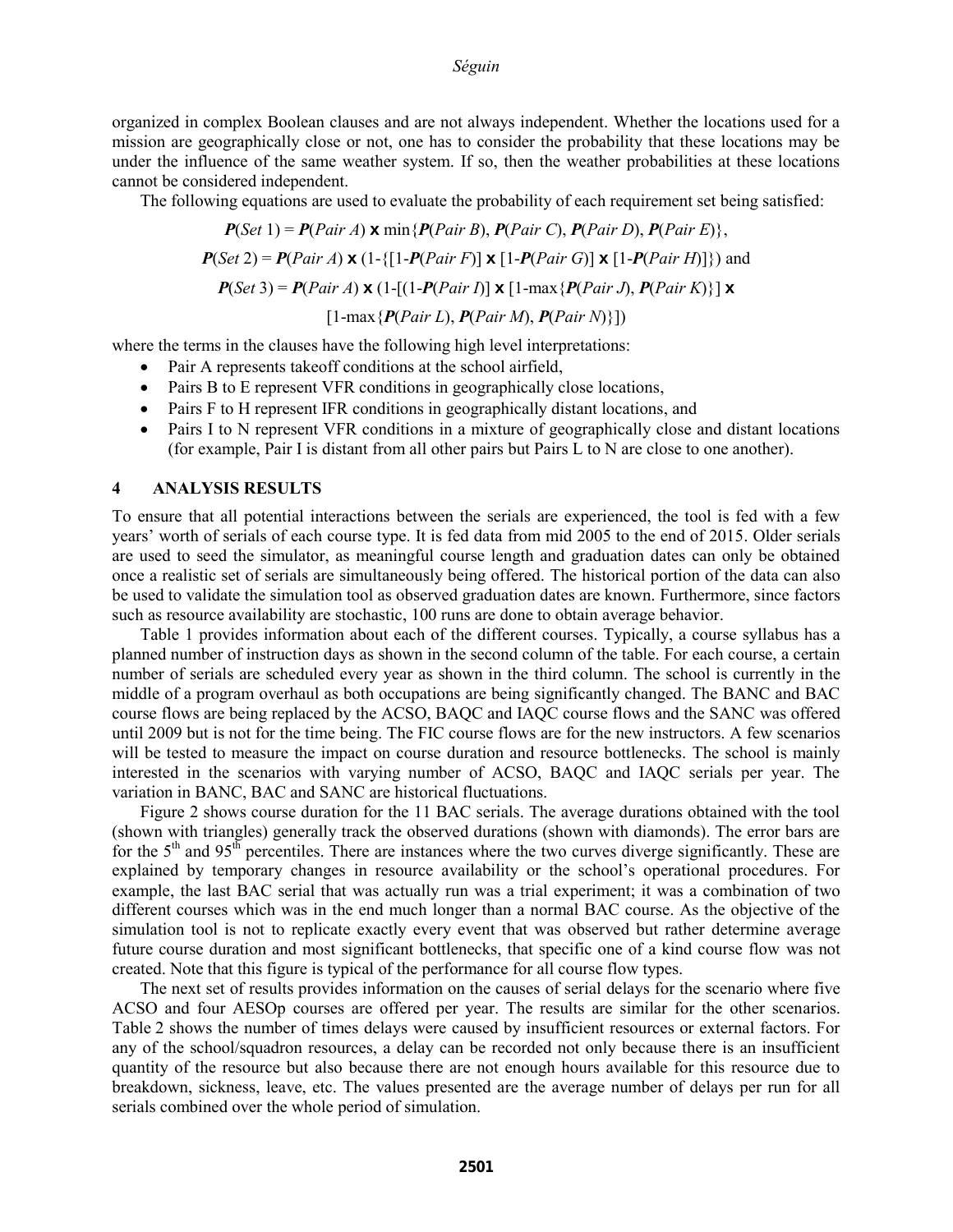| Course type     | Planned number of<br>instruction days | Number of serials<br>per year | Total number of serials<br>for the simulation |
|-----------------|---------------------------------------|-------------------------------|-----------------------------------------------|
| <b>BANC</b>     | 215                                   | 4, 5 or 6                     | 28                                            |
| <b>ACSO</b>     | 145                                   | 4, 5 or 6                     | 16, 20 or 24                                  |
| <b>BAC</b>      | 105                                   | $2$ or $3$                    | 11                                            |
| <b>BAQC</b>     | 55                                    | 3 or 4                        | 17 or 21                                      |
| <b>IAQC</b>     | 73                                    | 3 or 4                        | 17 or 21                                      |
| FIC Shared      | 10                                    |                               | 11                                            |
| <b>ACSO FIC</b> | 16                                    |                               | 11                                            |
| AESOp FIC       | 35                                    |                               | 11                                            |
| <b>SANC</b>     | 25                                    | 1 or 2                        |                                               |
| Total           |                                       | 11 to 17                      | 129 to 145                                    |

Table 1: Courses and serials characteristics.



Figure 2: Course duration for BAC serials

In the left portion of Table 2 (the cumulative columns), all possible causes for a delay were taken into account. For example, for a flying mission, if on a specific day, the weather was bad, no aircraft was available and all the instructors were assigned to other serials, then a delay would be counted for each of these three causes. In the right portion of the table (the hierarchical columns), only one cause was recorded for each delay. Since there could be multiple possible causes for a delay, a hierarchy of causes has to be used and, of all possible causes observed on a specific day, the cause that sits highest on the list is the one recorded. Such a hierarchy is useful to separate external causes on which the school has very limited control from the causes on which it could be possible to act. The hierarchy can also bring to light some interdependencies between resources. The hierarchy that was used for the simulation is the one shown in Table 2. For the flying mission example cited above, the cause that would be recorded out of the three would be weather as it is the one that is closer to the top of the list. As only one cause per delay is recorded, the total number of occurrences is smaller for the hierarchical column. The second percentage column in the cumulative section has been obtained by dividing the occurrences in the cumulative section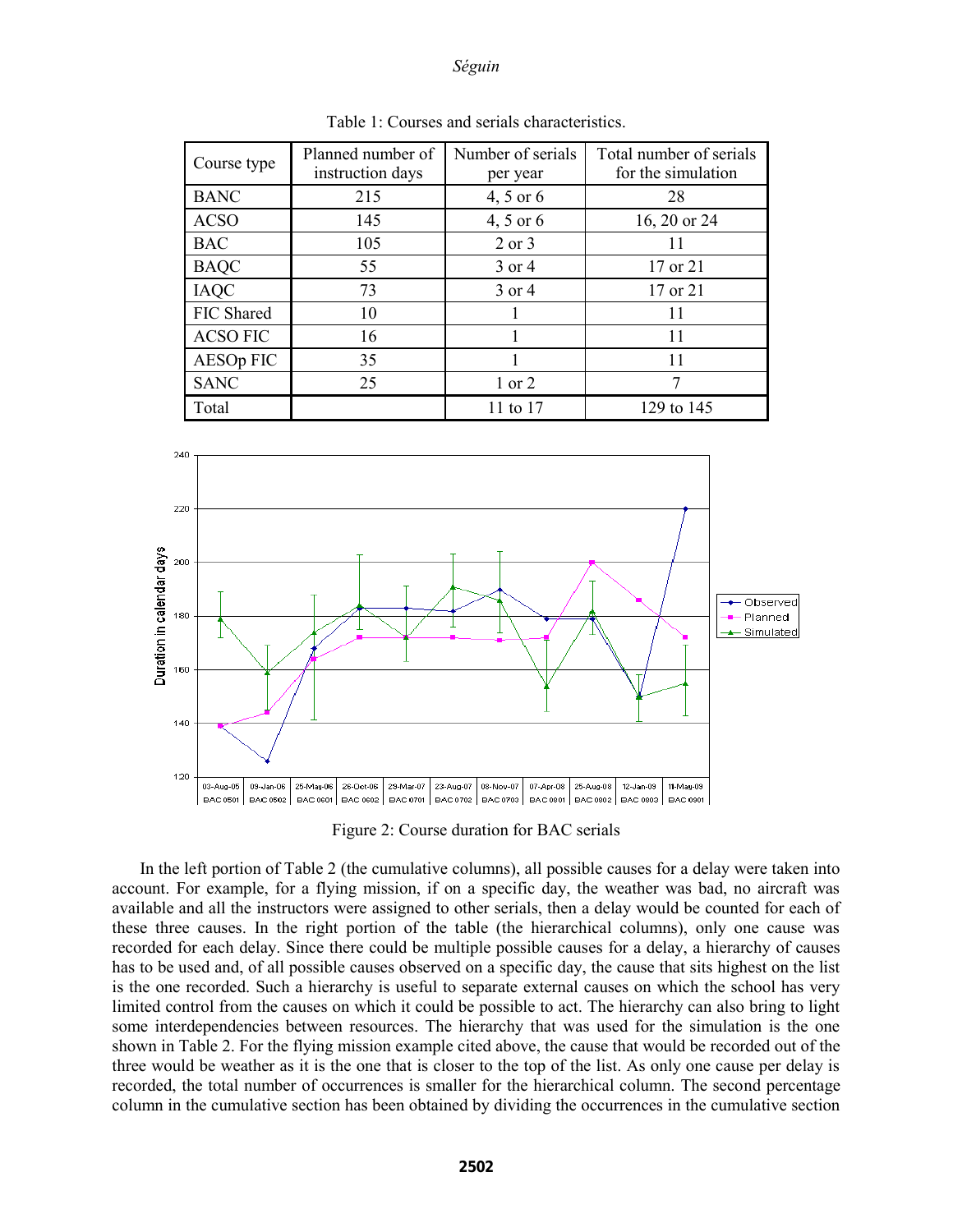by the total number of delays in the hierarchical section. This gives a more precise indication of how frequently a cause may be the reason for a delay.

|                          | Cumulative  |             |             | Hierarchical |             |  |
|--------------------------|-------------|-------------|-------------|--------------|-------------|--|
| <b>Delay Causes</b>      | Number of   | Percent. of | Percent. of | Number of    | Percent. of |  |
|                          | occurrences | cum. total  | hier. total | occurrences  | hier. total |  |
| Weather                  | 299         | 6.6%        | $9.0\%$     | 299          | $9.0\%$     |  |
| <b>Student Sickness</b>  | 21          | $0.5\%$     | $0.6\%$     | 21           | $0.6\%$     |  |
| Aircraft                 | 1863        | 41.1%       | 56.5%       | 1767         | 53.6%       |  |
| Flight crews             | 811         | 17.9%       | 24.6%       | 49           | 1.5%        |  |
| <b>Simulators</b>        | 181         | $4.0\%$     | 5.5%        | 180          | 5.5%        |  |
| <b>ACSO</b> Instructors  | 392         | $8.6\%$     | 11.9%       | 108          | 3.3%        |  |
| <b>AESOp</b> Instructors | 154         | 3.4%        | 4.7%        | 99           | $3.0\%$     |  |
| Met Instructors          | 170         | 3.8%        | $5.2\%$     | 135          | 4.1%        |  |
| Remedials & Refreshers   | 641         | 14.1%       | 19.4%       | 641          | 19.4%       |  |
| Total                    | 4533        |             |             | 3300         |             |  |

Table 2: Statistics for causes of serials delays for five ACSO and four AESOp courses per year.

The main causes for serial delays when looking at the cumulative columns are: aircraft, flight crews and remedials/refreshers. Secondary causes are: ACSO instructors and weather. When looking at the hierarchical columns, the main causes of delays are: aircraft, remedials/refreshers and to a lesser extent, weather. All other causes are much less frequent. The major impact of recording the causes differently is that flight crews are seen as a very minor cause of delays with the hierarchical method. This indicates that very often, when there is not enough flight crew time to complete all the flights on a day, then there is likely not enough aircraft hours either; however, only the aircraft is recorded as a cause of delay as it is positioned higher in the hierarchy.

The results shown in Table 2 help the school quantify the importance of the scarcity of some of its resources as the cancellation statistics it traditionally produces are not appropriate for the task. This is mainly due to the fact that these statistics are based on what has actually been scheduled rather than what could have been scheduled. What is meant here is that the simulation tool is not trying to find out why cancelled missions were cancelled but rather why missions could not be scheduled in the first place. The tool highlights the bottlenecks of the system. One obvious illustration of the inadequacy of the cancellation statistics is when a plane is broken for a few days, the scheduler knows that and does not schedule flights for the plane and thus no cancellations are registered for this plane. In contrast, the tool will consider the broken plane as a possible cause of serial delay (as no flights could be scheduled on it) and it will register a delay for any serial that was due to fly and could not be scheduled.

Table 3 shows statistics about course duration for the different scenarios, combining four to six ACSO serials per year with three or four BAQC and IAQC serials per year. The first row with entries shows the number of training days that were planned for each of the courses. As can be seen the average BAQC and IAQC course durations are quite stable over the range of scenarios. This was to be expected as these courses were given priority. On the other hand, the average ACSO course duration varies slightly as the number of serials of either type is increased. However, the change is not very significant: only a 13 training days difference between the most and the least demanding scenarios. This means the school can handle a larger number of students per year without too much impact on the course duration. What is more interesting is the average length obtained compared to the planned duration. For BAQC and IAQC, the obtained durations are quite close to the planned numbers: 7 days shorter and 5 days longer respectively. However, the average durations for the ACSO are significantly longer, even for the least demanding scenario which is 27 training days longer. For the most demanding scenario, the courses are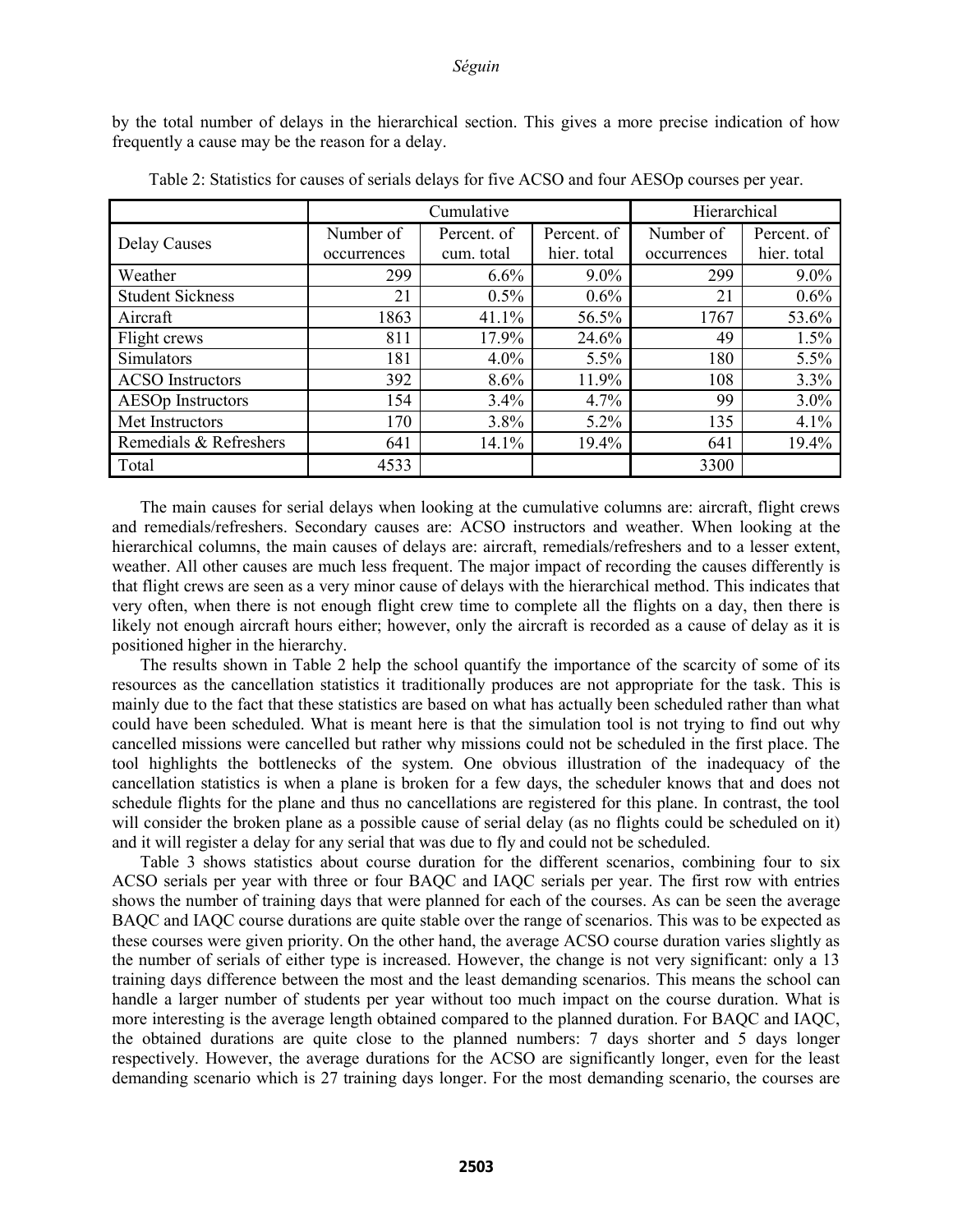two full months longer. This is a significant result for the school as students will have to spend much more time than anticipated in training.

Figure 3 provides detailed information about specific ACSO serial duration for the most demanding scenario. The box plot displays the 1<sup>st</sup> and 3<sup>rd</sup> quartiles. The horizontal markers on the vertical bars are the 5<sup>th</sup> and 95<sup>th</sup> percentiles and the extremities are the minima and maxima for each serial. The curve shows mean values. As can be seen, the variations are significant from one run to the other and extreme values can be quite large. This shows how the various factors affecting the operations of the school can combine to have very disruptive effects. This scenario does not even consider the case where one of the aircraft may be unavailable for a long period such as mid-life upgrade. In practice, when the school experiences one of these wild variations it often decides to not offer one of the serials. Another point that is worth mentioning is the cyclic nature of the course duration over the year. Serials that start in May are always the longest while those that start in January are usually the shortest. This is mainly explained by the timing of the flying-intensive phase of the serial which coincides with the short winter days for the May serial and with the long summer days for the January serials. Similar graphs were produced for the BAQC and IAQC courses showing the same effects but to a somewhat lesser extent.

|                               |       | Course duration  |                  |                  |                  |                  |                  |  |
|-------------------------------|-------|------------------|------------------|------------------|------------------|------------------|------------------|--|
| Number of serials<br>per year |       | Training<br>days | Calendar<br>days | Training<br>days | Calendar<br>days | Training<br>days | Calendar<br>days |  |
| <b>ACSO</b>                   | AESOp | <b>ACSO</b>      |                  | <b>BAQC</b>      |                  | <b>IAQC</b>      |                  |  |
| Planned duration              |       | 145              |                  | 73               |                  | 55               |                  |  |
| 6                             | 4     | 185              | 279              | 66               | 97               | 60               | 88               |  |
| 5                             | 4     | 180              | 271              | 66               | 98               | 59               | 87               |  |
| 5                             | 3     | 176              | 265              | 65               | 97               | 61               | 87               |  |
| 4                             | 4     | 175              | 265              | 65               | 97               | 59               | 86               |  |
| 4                             | 3     | 172              | 261              | 65               | 96               | 60               | 87               |  |
|                               |       |                  |                  |                  |                  |                  |                  |  |

Table 3: Course duration for different scenarios.

As aircraft availability was found to be the major source of delays, and by far, a sensitivity analysis of this resource was performed for course duration. Currently, the school is allocated two planes but these are subject to failures. On average, one aircraft is unavailable one day every week and one aircraft is unavailable for a week every 3 months. Table 4 shows the impact of the availability of the planes on course duration for the scenario of five ACSO and four AESOp courses per year. Having two planes fully available every day has a significant impact. The average duration for IAQC courses is reduced by about a week and for ACSO by close to 3 weeks. The durations of all courses still show large variations but not as much when the availability is higher. The extreme cases are much reduced. The spread for duration of an ACSO serial has been reduced from 124 to 80 days.

Table 5 presents the causes of delays when the two aircraft are always available. The table shows similarities to Table 2: first, aircraft, flight crews and remedials/refreshers are the main causes for the cumulative columns with weather and ACSO instructors as secondary causes, and second, flight crews stop being a major cause of delays when causes are considered in a hierarchical manner. Note, however, that remedial/refreshers are now a cause of delays as significant as aircraft.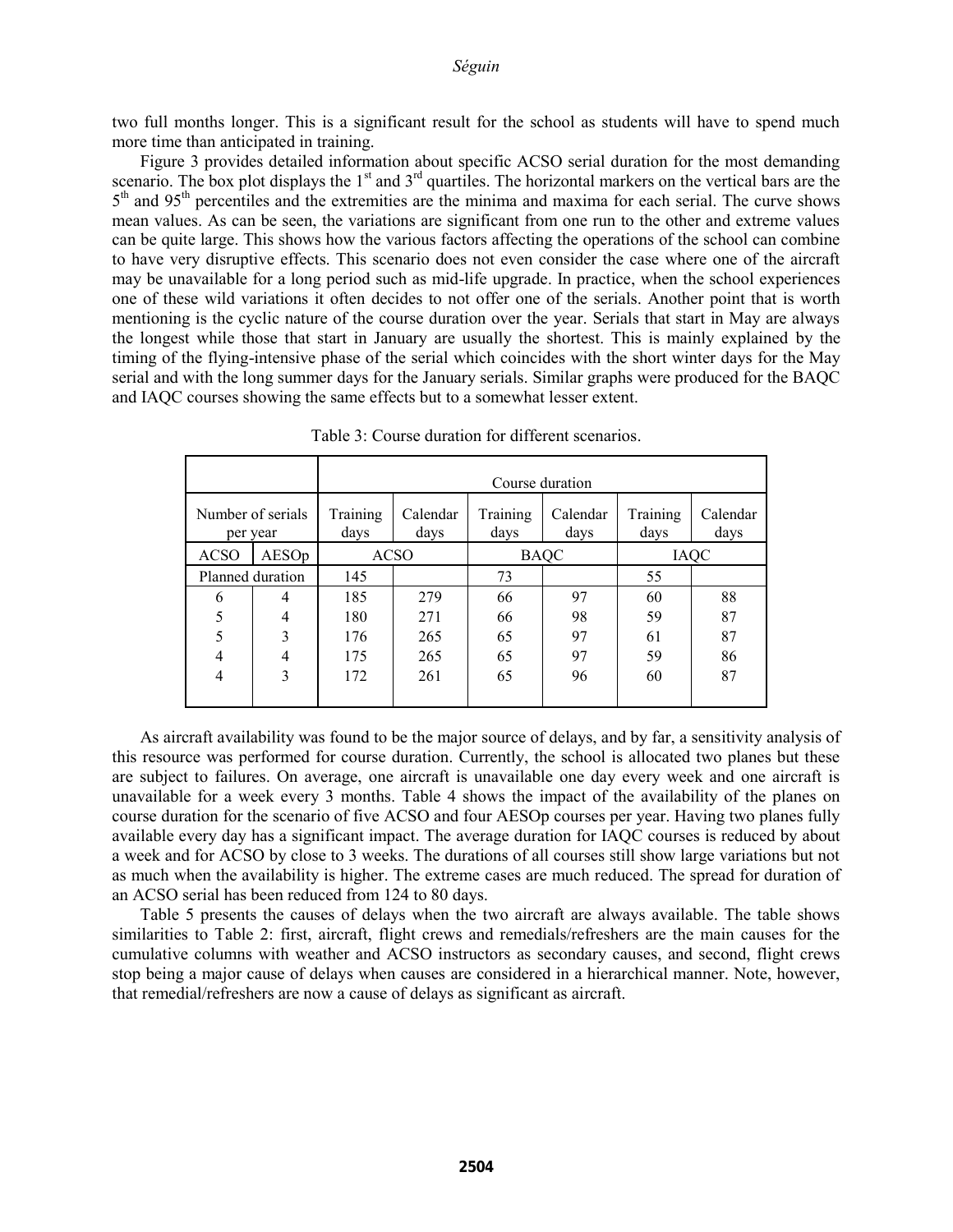

Figure 3: ACSO course duration for the most demanding scenario

|                  | Current A/C Availability |             |             | Full A/C Availability |             |             |  |
|------------------|--------------------------|-------------|-------------|-----------------------|-------------|-------------|--|
| Course Flow Type | <b>ACSO</b>              | <b>BAQC</b> | <b>IAQC</b> | <b>ACSO</b>           | <b>BAQC</b> | <b>IAQC</b> |  |
| Planned          | 218                      | 110         | 83          | 218                   | 110         | 83          |  |
| Overall Minimum  | 221                      | 84          | 69          | 211                   | 85          | 63          |  |
| Average Minimum  | 239                      | 89          | 71          | 223                   | 89          | 66          |  |
| Average          | 270                      | 98          | 87          | 250                   | 96          | 80          |  |
| Average Maximum  | 312                      | 115         | 115         | 278                   | 108         | 102         |  |
| Overall Maximum  | 345                      | 148         | 134         | 291                   | 133         | 119         |  |
| Overall Spread   | 124                      | 64          | 65          | 80                    | 48          | 56          |  |

Table 4: Course duration results with varying A/C availability (in calendar days).

The percentage of delays caused by aircraft has obviously gone down as their availability has gone up and, as the aircraft are now a much less important cause of delays, the other causes see an increase in their percentage. However, this is not the case for flight crews and ACSO instructors in the cumulative columns. This is due to the fact that delays caused by aircraft inevitably imply that flights will have to be re-flown thus creating an extra demand not only for aircraft but for flight crews and instructors. This creates the potential for additional delays for these resources. Reducing the number of delays caused by aircraft thus also eliminates some of the delays caused by flight crews and instructors. Finally, it is worth noting, that the impact of a somewhat small improvement in availability (about 14%) is quite significant: the number of delays caused by the aircraft has gone from 1767 to 567 (a reduction of 68%). Overall, the number of delays has dropped from 3300 to 1860 (a reduction of 44%). This is another sign that the aircraft availability is a very significant bottleneck for the school.